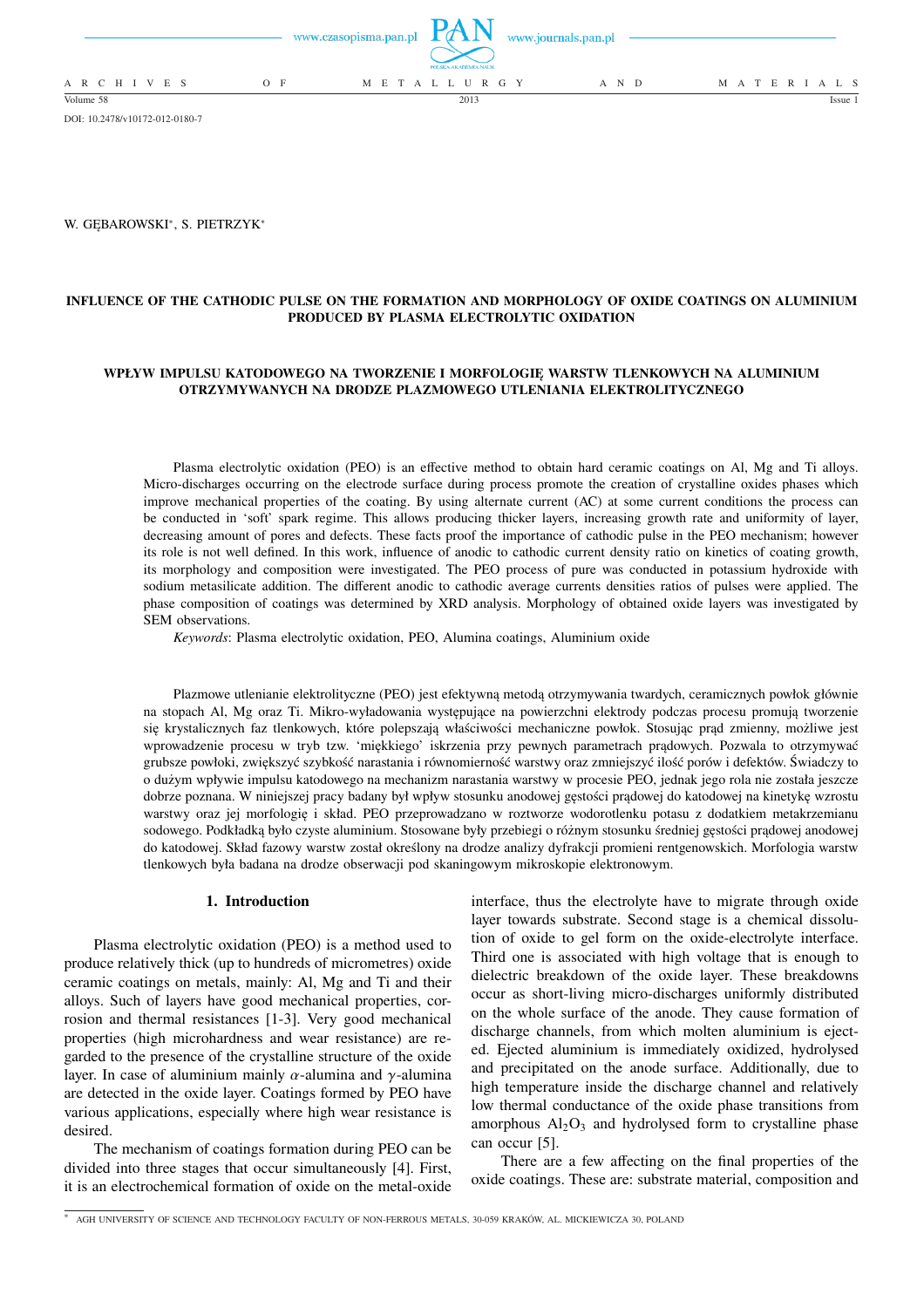www.czasopisma.pan.pl



temperature of the electrolyte, current conditions [1]. PEO process can be conducted using direct current (DC) or alternate current (AC) power supplies. DC conditions are the simplest to realization but have significant limitations (low thickness and uniformity of coatings). AC conditions allow to overcome these disadvantages, and thicker oxide layers with no serious defects, caused by preferential occurrence of arcs [1,6]. Recently, AC sources with controllable magnitude and duration of pulses are used to control PEO process in more flexible way [7].

The 'soft' sparking is the phenomena, which occurs under AC conditions when cathodic current is higher than anodic [8]. The 'soft' sparking appears in some advance of process and is characterized by a different appearance of the micro-discharges, decrease in anodic voltage and reduced acoustic emission [9,10]. During 'soft' sparking transition considerable change in emission of optical spectrum is observed. In initial stages there are intensive emission peaks from bound-bound electron transitions between atomic levels, while after establishing the 'soft' sparking emission spectrum is continuous [11]. This continuous part corresponds to bound-free and free-free electron transitions [12].

The coatings consist of three sub-layers: amorphous barrier layer at the metal-oxide interface, intermediate dense layer with relatively low porosity and outer loose layer [1]. The transition to 'soft' sparking is possible when the coating reaches certain thickness [13]. Slonova et al. [9] suggest that the amorphous phases are "seeds that trigger" phase transition to  $\gamma$  and  $\alpha$ -alumina.

Jaspard-Mécuson et al. [10] compared two different anodic to cathodic charge ratios (1.57 and 0.89). In both cases process run similarly up to 40th minute and after this time the change of micro-discharges appearance was observed for the 0.89 currents ratio. It resulted in the decrease of optical emission and higher growth rate of the layer. They also noticed higher uniformity of the coating morphology and smaller discharge channels when the cathodic charge exceeded anodic one.

Various excess of cathodic over anodic current during anodizing the Al-Cu-Mg alloy samples was investigated [9]. Higher asymmetry of currents resulted in a decrease of total limiting thickness but simultaneously an increase of the thickness ratio of intermediate sub-layer to the total thickness was found. Authors observed higher percentages of crystalline phases content in intermediate and outer layers for higher current asymmetry.

The role of the cathodic pulse in the layer formation was investigated by Sah et al. [14]. It was concluded that cathodic breakdowns can randomise sites of anodic breakdowns by forming nanoporous layer which is high resistive than neighbouring areas and prevents the occurrence of the anodic breakdown in the same place.

The literature review shows that the influence of the cathodic currents on the mechanism of the coating formation and its phase composition is considerable but not clear enough. The anodic to cathodic currents ratio have an effect on the temperature of the micro-discharges as well as chemical and electrochemical processes during PEO [9]. Thus, the aim of this study was to investigate the effect of cathodic current

on the kinetics of coating formation as well as structure and composition of the oxide layers on aluminium.

## **2. Experimental**

Samples of the size 10mm×30mm×1.5mm made of 1050A aluminium were used as a substrate. Before experiments samples were prepared in following stages: degreasing in acetone, etching in 0.25 mol·dm<sup>−</sup><sup>3</sup> NaOH solution, brightening in 7 mol·dm<sup>-3</sup> HNO<sub>3</sub> solution, rinsing in deionised water. Aluminium samples were oxidized in the alkaline-silicate electrolyte with composition of: 0.04 mol· dm<sup>−</sup><sup>3</sup> KOH, 0.08 mol·dm<sup>-3</sup> Na<sub>2</sub>SiO<sub>3</sub>. The 4 dm<sup>3</sup> electrolytic cell made of stainless steel was acted as counter electrode. The bath was agitated by a mechanical stirrer and its temperature was controlled by cooling system in the range of 23-26 C.

PEO process was carried out using ambipolar current. Two power supply units controlled anodic and cathodic currents, separately. The switch was fixed at 100 Hz with 0.5 ms dead-time between pulses. Average anodic current density of 10 A·dm<sup>−</sup><sup>2</sup> was constant for all experiments. Anodic to cathodic average currents ratio was changed in range from 1 to 0.7 with 0.1 step, therefore cathodic average current densities were 10, 11.1, 12.5, 14.3 A·dm<sup>-2</sup>. Voltage and current waveforms were recorded by digital oscilloscope connected to PC with the LabVIEW software.

Thickness of obtained oxide layers was measured by the eddy currents method. Each sample was measured twenty times in different places on the surface and the average thickness of the coating was calculated. Microstructure was observed on SEM (Hitachi SU-70). Phase composition was determined by XRD analysis (Rigaku MiniFlex).

#### **3. Results and discussion**

The plot (Fig. 1 a) presents changes of voltage and average current density during the process at 0.8 ratio. The average current density is maintained at the same level. The voltage in the first stage of process increases immediately and kept up on almost same levels in case of anodic and cathodic parts. After about 34 minutes rapid decrease of anodic voltage and slight increase on cathodic voltage was observed. From this moment the process went in 'soft' sparking. Micro-discharges changed their colour from yellowish to white. They lasted shorter and sweep the whole surface of the electrode uniformly and fast. The gas evolution (mainly oxygen [4]) on the anode surface lowered significantly. Moreover, quite high acoustic emission before "soft" sparking then reduces almost to zero.

The real waveforms of current and voltage of one cycle from experiment are presented in Fig. 1 b. In the first period of anodic pulse high current peak appeared. Then it decreased rapidly and kept up on the same level to maintain average current set. The dead-time between pulses was followed by the cathodic pulse where the cathodic current increased asymptotically.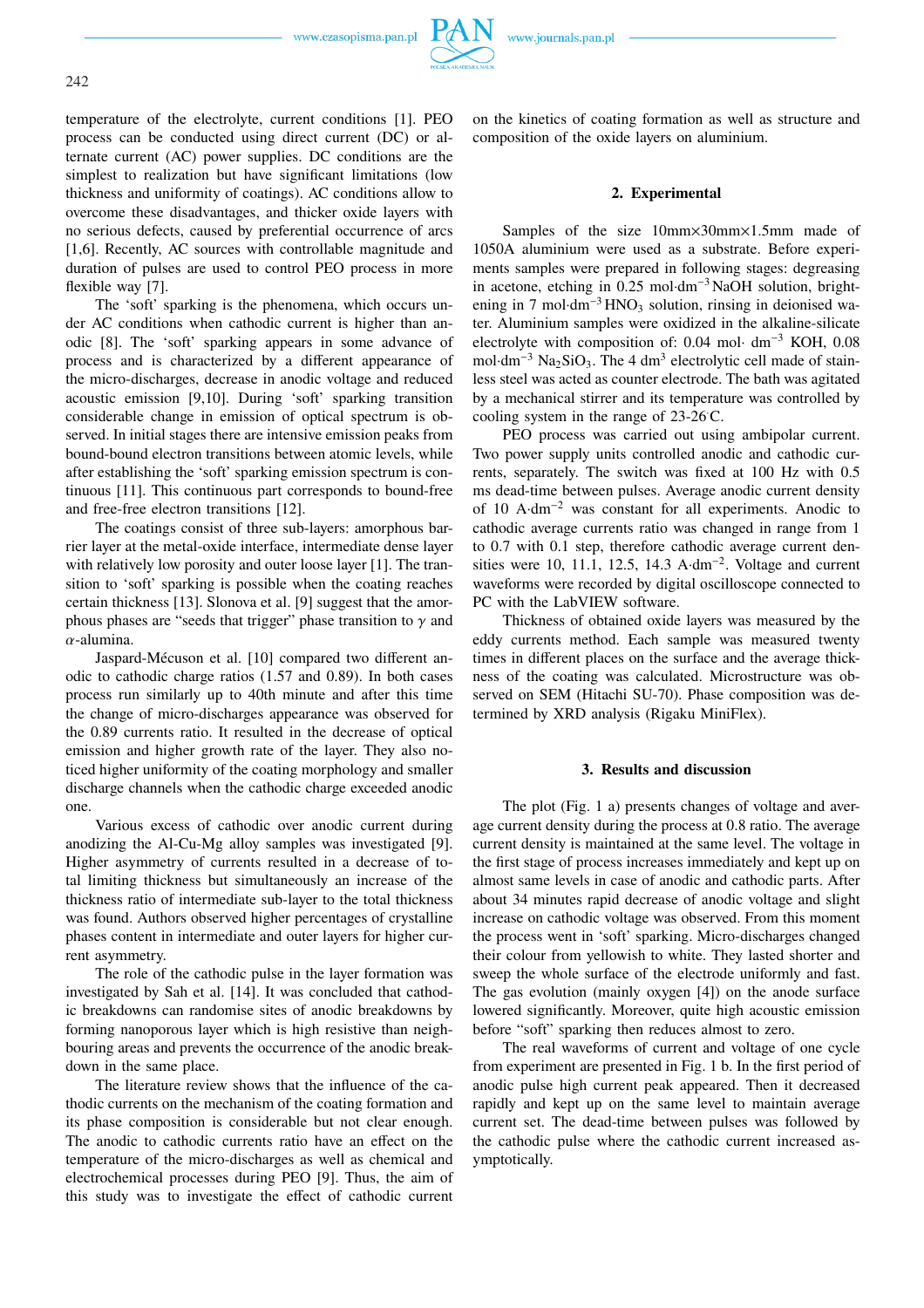

Fig. 1. Changes in voltage and current density during the whole process (a), during one cycle (b)  $(R=0.8)$ 

Fig. 2 shows changes of voltage during the PEO process at different anodic to cathodic current densities ratios. In the initial period, the voltage changes are almost identical for all ratios; only very slight differences in the cathodic voltage are seen. For 0.7 and 0.8 ratios the 'soft' sparking was observed after 27 and 34 minutes respectively. At the lower ratio shorter time was needed to transition into 'soft' sparking and the more significant decrease in the anodic voltage was observed.



Fig. 2. Anodic and cathodic voltages at different anodic to cathodic average current density ratio.  $(J_{A\{avg}} = 10 \text{ A} \cdot \text{dm}^{-2})$ 

The higher cathodic current caused lower anodic voltage drop, thus the layer became less resistive for the flow of the anodic current. For the ratios 0.9 and 1 no characteristic decrease in voltage was noticed. However, small drop of the anodic voltage was visible at about 39 and 47 minutes, respectively. From these times higher fluctuations in the voltages were seen. The transition to 'soft' sparking was also observed, but only partially due to the occurrence of bigger discharges besides 'softer' ones. These big arcs were responsible for the voltage fluctuations in subsequent periods and led to formation of defects in the oxide layer. Therefore, above the current ratio of 0.9, the anodic current was too high (in respect to the cathodic one) to establish stable 'soft' sparking regime.



Fig. 3. The growth rate of layer (a), the energy consumption (b) and the mass changes (c) at different anodic to cathodic average current density ratio ( $J_{A\,avg}$  =10 A·dm<sup>-2</sup>)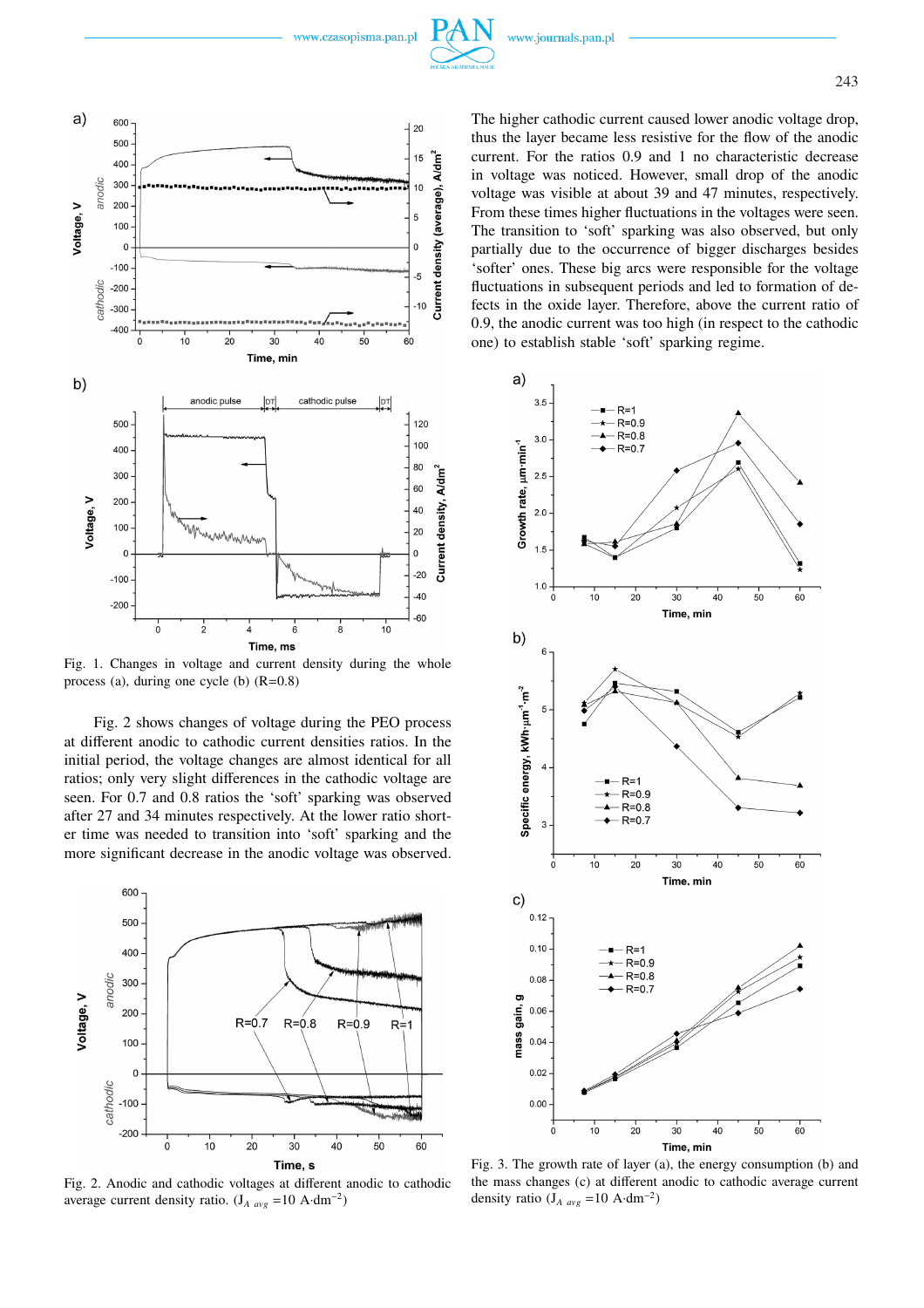www.czasopisma.pan.pl



Growth rate of oxide layers increased with process time and had maximum at  $45$  min (Fig.  $3$  a). For R=0.8 we can observe the highest growth rate in 'soft' sparking stage. The thickness recalculated to total power consumptions is shown in Fig. 3 b. It can be seen that lower current ratio corresponds to lower specific energy. In cases of  $R=0.8$  and  $R=0.7$ , where the stable 'soft' sparking was observed, the lower energy consumptions in the 'soft' sparking stage than before the transition was visible. So it is clear that the soft sparking provides higher process yield. Thus the following relationship could be concluded: the increase of the cathodic current contribution causes the increase of process effectiveness. However, for the R=0.7 non-uniform, area especially in lower part of the electrode was observed. The plot in Fig. 3.c, where but mass change was taken into account, confirmed this. This means that there is some range of current ratios for which stable 'soft' sparking can be maintained resulting in the formation of uniform coatings.

In case of samples for which processing time was too short to achieve 'soft' sparking transition, two types of areas on the surface could be distinguished: lighter and darker. The lighter areas had higher thickness and roughness and could be considered as porous outer layer. The darker areas were unaffected by 'soft' sparking [14]. The coverage of the anode by lighter areas increased with process time. Thus the 'soft' sparking can occur partially on some part of electrode and its transition is possible, when the whole surface of the electrode is covered by outer layer. Therefore the outer layer may play crucial role in 'soft' sparking regime establishing.

The SEM micrographs (Fig. 4) show characteristic porous microstructure of the PEO coatings. For  $R=1$  and  $R=0.9$ so-called pancakes that are solidified alumina, large discharge channels and cracks can be observed. In case of R=0.8 and R=0.7 many round shaped precipitates and no cracks on the surface are visible.



Fig. 4. SEM images of top surface of the oxide layers obtained after 60 min at different anodic to cathodic average current density ratio  $(J_{A\,avg} = 10 \text{ A} \cdot \text{dm}^{-2})$ 

The X-ray diffraction analysis of the layers shows higher content of  $\alpha$ -alumina and mullite (3Al<sub>2</sub>O<sub>3</sub>·2.1SiO<sub>2</sub>) phases in higher current ratio (Fig. 5). On the other hand, at the lower ratio the higher  $\gamma$ -alumina phase content was found. Moreover, in cases of lower ratio, higher broad peak on the patterns can be observed. It corresponds to higher content of amorphous phases in oxide coatings.



Fig. 5. X-ray diffraction patterns of oxide layers obtained after 60 min at different anodic to cathodic average current density ratios  $(J_{A\{avg}} = 10 \text{ A} \cdot \text{dm}^{-2})$ 

Result presented in this work describes coatings on samples as obtained, without any special treatment after PEO process instead of rinsing in distilled water. It is well known that these kinds of layers are composed of three main parts: loose porous outer layer, dense intermediate layer and thin barrier layer [1]. Because of low mechanical properties of the outer part of the layer it is crucial to analyse inner sublayer which is mainly responsible for high mechanical properties. Therefore more profound investigations are required to verify this phenomenon.

#### **4. Conclusions**

- 1. The 'soft' sparking provides higher growth rate of coatings and gives more cost effective process. Layers have no cracks, but contain less percentage of the crystalline phases. During 'soft' sparking, the higher cathodic currents cause that the layer is less resistive for the flow of the anodic currents.
- 2. The anodic to cathodic average current densities ratio of 0.8 give the best results (the highest growth rate, uniform layer with no large defects). At higher ratios  $(R=1-0.9)$ 'soft' sparking occurred partially and large discharges lead to large defects of oxide layer. In case of lower ratio  $(R=0.7)$  non-uniform layer is produced. Thus there is some quite narrow range of current ratio for stable 'soft' sparking.
- 3. Layers obtained at lower ratios have smaller discharge channels, no cracks, higher content of  $\gamma$ -alumina, mullite and amorphous phase compared with higher content of  $\alpha$ -alumina at higher ratios.
- 4. To establish stable 'soft' sparking, whole surface of the electrode must be covered by outer layer. This demonstrates the great importance of outer, loose part of layer on mechanism of coating formation during 'soft' sparking.

### **REFERENCES**

[1] A. Yerokhin, X. Nie, A. Leyland, A. Matthews, S.J. D o w e y, Surf. Coat. Tech. **122**, 73 (1999).